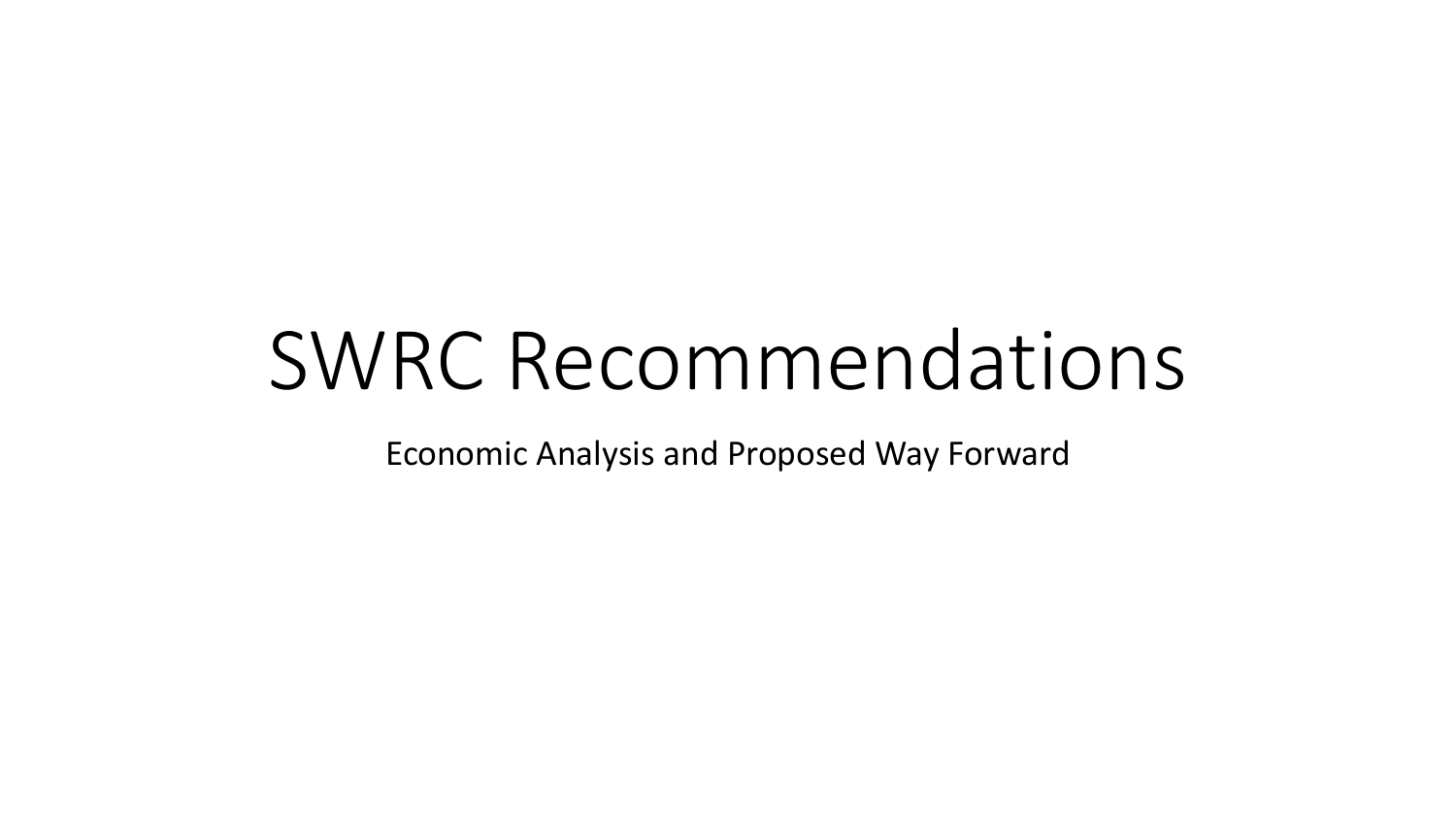## The Bottom Line

- TS program is funded via an enterprise fund, funded primarily by user sticker fees (closed system).
- Lack of economies of scale (single provider).
	- Instead of selecting the most popular option utilized by the residents.
	- The supermajority of Portsmouth residents utilize curbside, and are paying higher prices for various reasons:
		- \$47/ton (\$80/ton if over the cap), and if a private hauler 2.44 times higher (for at-large), \$115/ton if non-contract (gate rate).
			- RIRRC's pricing scheme makes it more feasible to pursue a municipal option used by a supermajority of residents.
	- Higher indirect prices (eight haulers wear and tear on Town Roads).
	- Middletown's rate remains [\\$141/year](https://middletownri.com/DocumentCenter/View/2699/2022-PAYT-application) for 2022.
		- While Portsmouth's rates continue to climb.
	- The cost of doing nothing is higher direct costs (rates) and indirect costs (road usage and less overall diversion).
- Composting is an important objective for a variety of reasons.
	- Avoid cost for tipping and transport costs through townwide diversion.
		- [17.1% vegetative food waste, 7.3% compostable paper, and 3.1% protein food waste](https://www.rirrc.org/sites/default/files/2017-02/Waste%20Characterization%20Study%202015.pdf) = 27.5% (over a quarter of residential waste stream!).
	- Transportation rate is \$23.64/ton for MSW.
		- Based on our 2017 bids, which is likely to climb significantly when rebid.
	- Extends the life of the RIRRC landfill.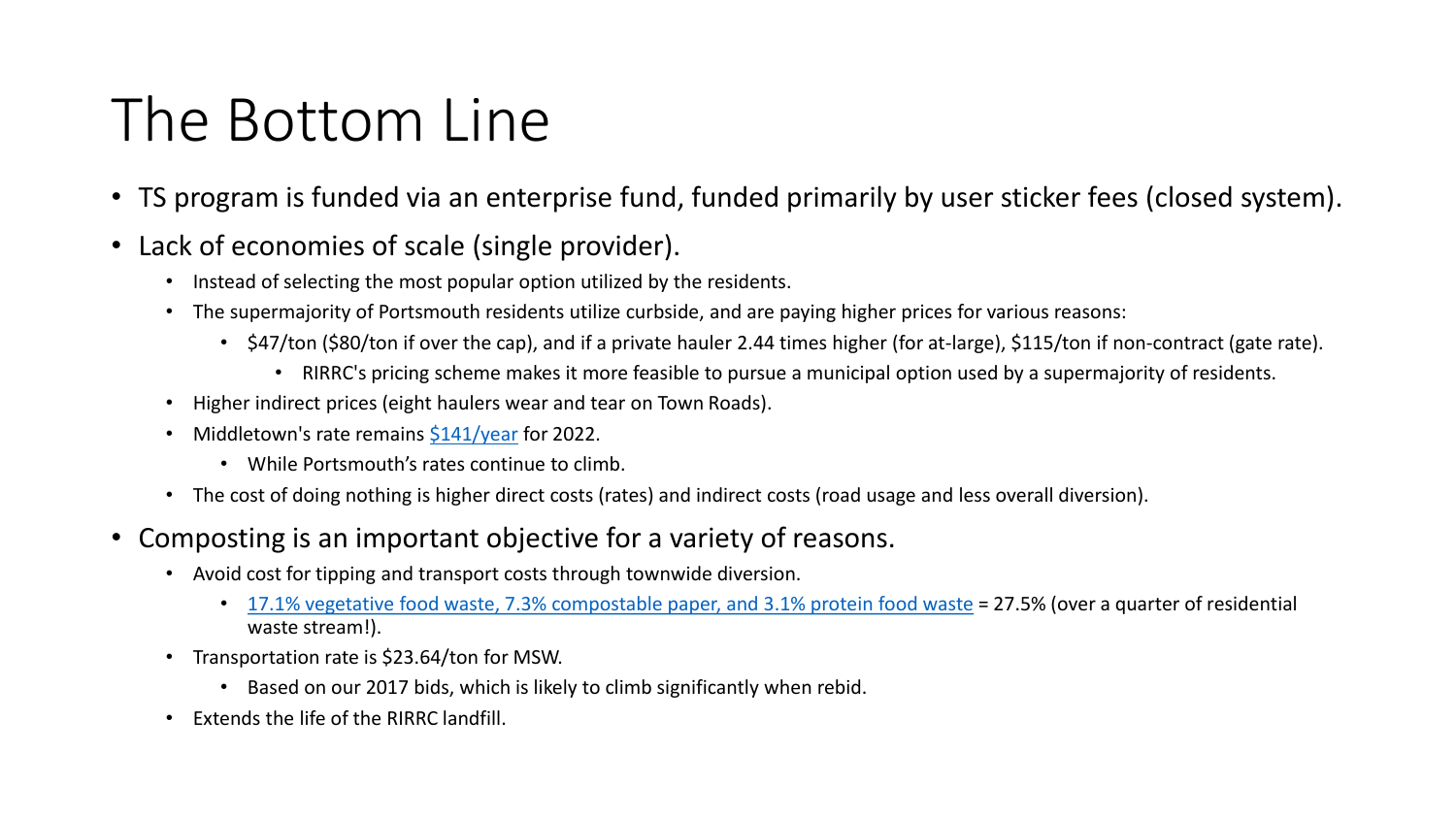#### Formal Recommendations

- **Retain PAYT.**
	- Recycling rate trend was around 20% for 2017.
		- Once PAYT implemented November 2017, rate rose to and is now consistently 35%+.
	- Fairest way to share the costs of the program.
	- Haulers to flag contaminated recycling bins (affix sticker) and track rejection rates.
	- WasteZero contract option expires 18DEC2022.
		- 15% fee, are there other models to explore (ribbons or holographic decals)?
- Townwide curbside.
	- Expand program to small residential multi-dwelling units (MDUs).
	- **Shift all MSW and diversion programming to tax base, should the model switch to town-wide curbside.**
	- Expand program to municipal facilities (including Sandy Point Beach) and facilities receiving civic support (such as CFP Community Hall).
- Create a standalone composting solicitation and/or officially recommended solution.
	- "Take rate" is harder to project.
	- Recommend smaller proposed increments (blocks of 250/500 HHs) and presenting various models (curbsides or drop-off "hubs").
- Explore options for local diversion of yard waste vice transporting to RIRRC in Johnston, RI.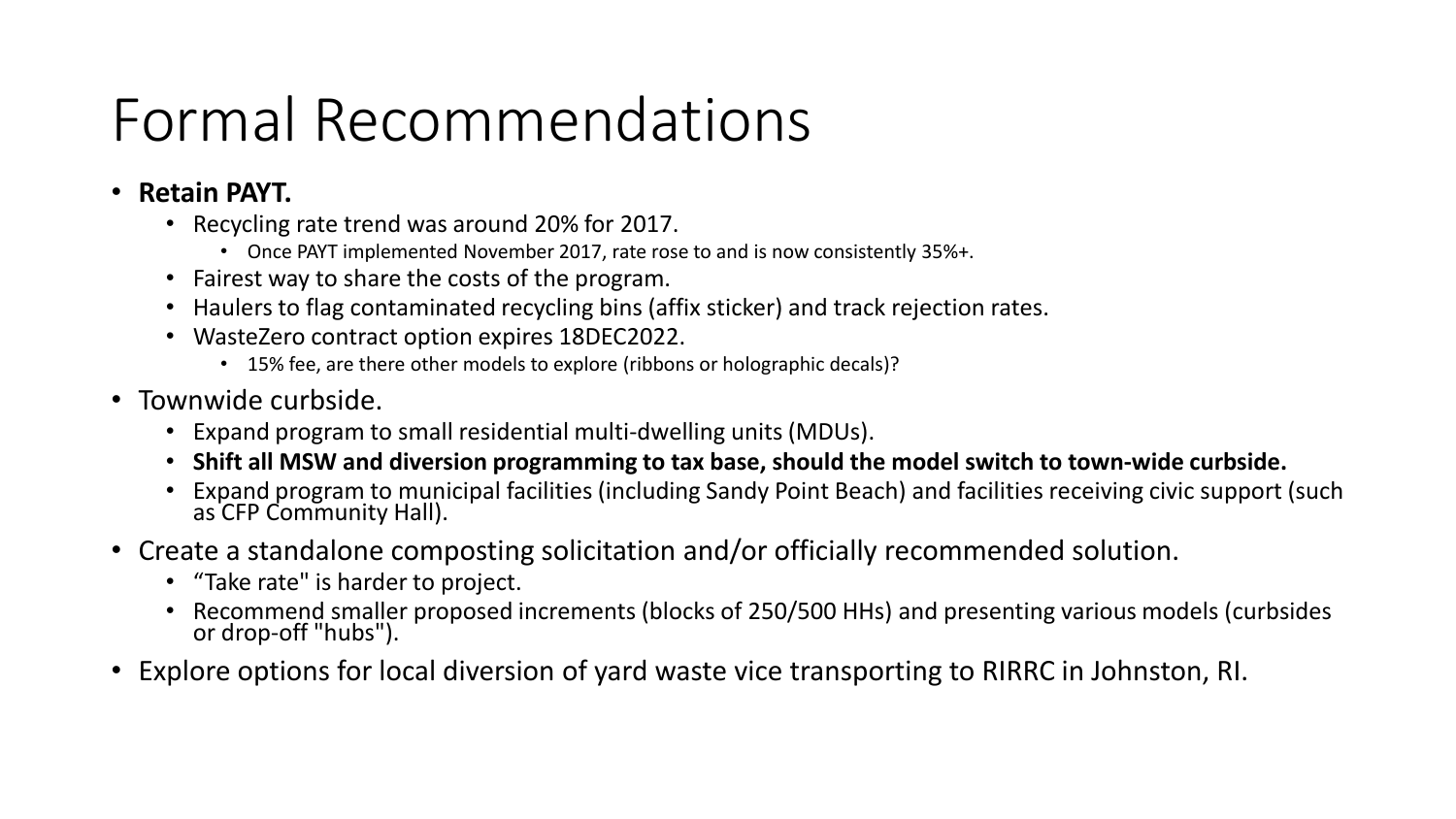#### Awareness of Potential Collaboration

- Determine feasibility of collaboration with Middletown.
	- Per Will Cronin 09JAN2020: *"...Middletown extended our contact with Republic for three years last July, so we have two and a half years left."*
		- Determine if would increase efficiencies at the municipal staffing level and allow for a more attractive bid response.
		- Larger pool normalizes/stabilizes the numbers.
	- SWRC declined to make a formal recommendation at its March 2021 meeting as there are too many unknown variables.
- NOTE: School Department issues its own RFPs for waste management services.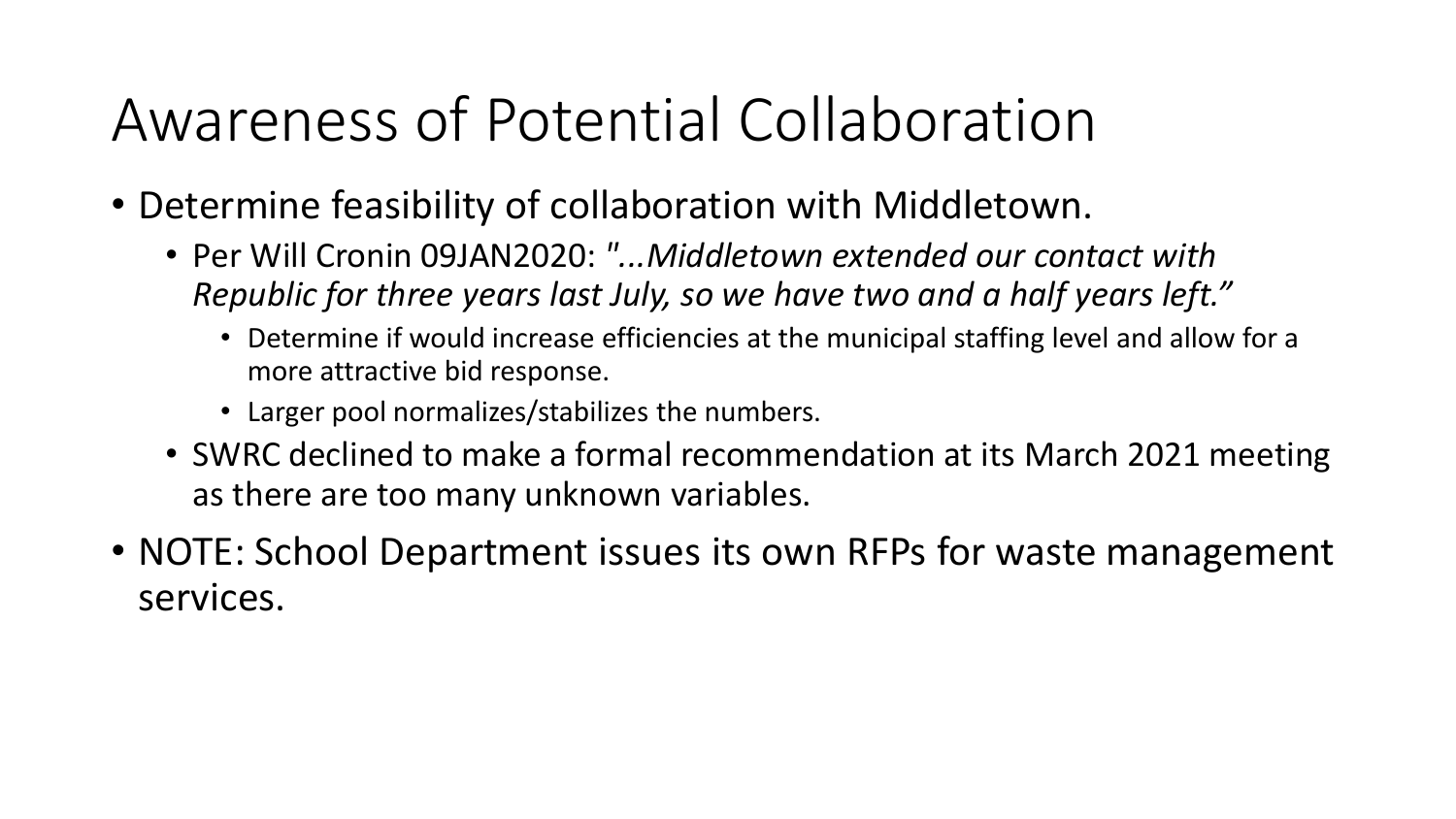## "Diversion Station"

- TS remains operational and rebranded as the "Diversion Station".
	- Extends life of RIRRC landfill.
	- Open to all residents of Portsmouth.
		- Simply show driver's license with a Portsmouth address.
	- Current services, but add standing special collections such as bulky plastics, e-Waste, scrap metal, and shredded paper, TBD if fee based with amnesty days (variant of PAYT model), or.
		- Ability to dispose of a variety of items is a popular feature [per survey results presented [15AUG2017](https://www.portsmouthri.com/AgendaCenter/ViewFile/Agenda/_08152017-820?html=true)].
- Mitigate illegal dumping (eliminate barriers).
	- Especially if services already being covered for via taxes.
- Yard Waste option at TS for ad-hoc, curbside yard waste not year round.
- "Amnesty days" for bulky waste items.
- Specify in bid various coverage options  $(10 20$  hours a week).
	- For example, 16 hours coverage could be 0800-1200 Saturday, 1100-1900 Mondays, and 0800- 1200 Thursdays.
		- Current coverage is 48.5 hours.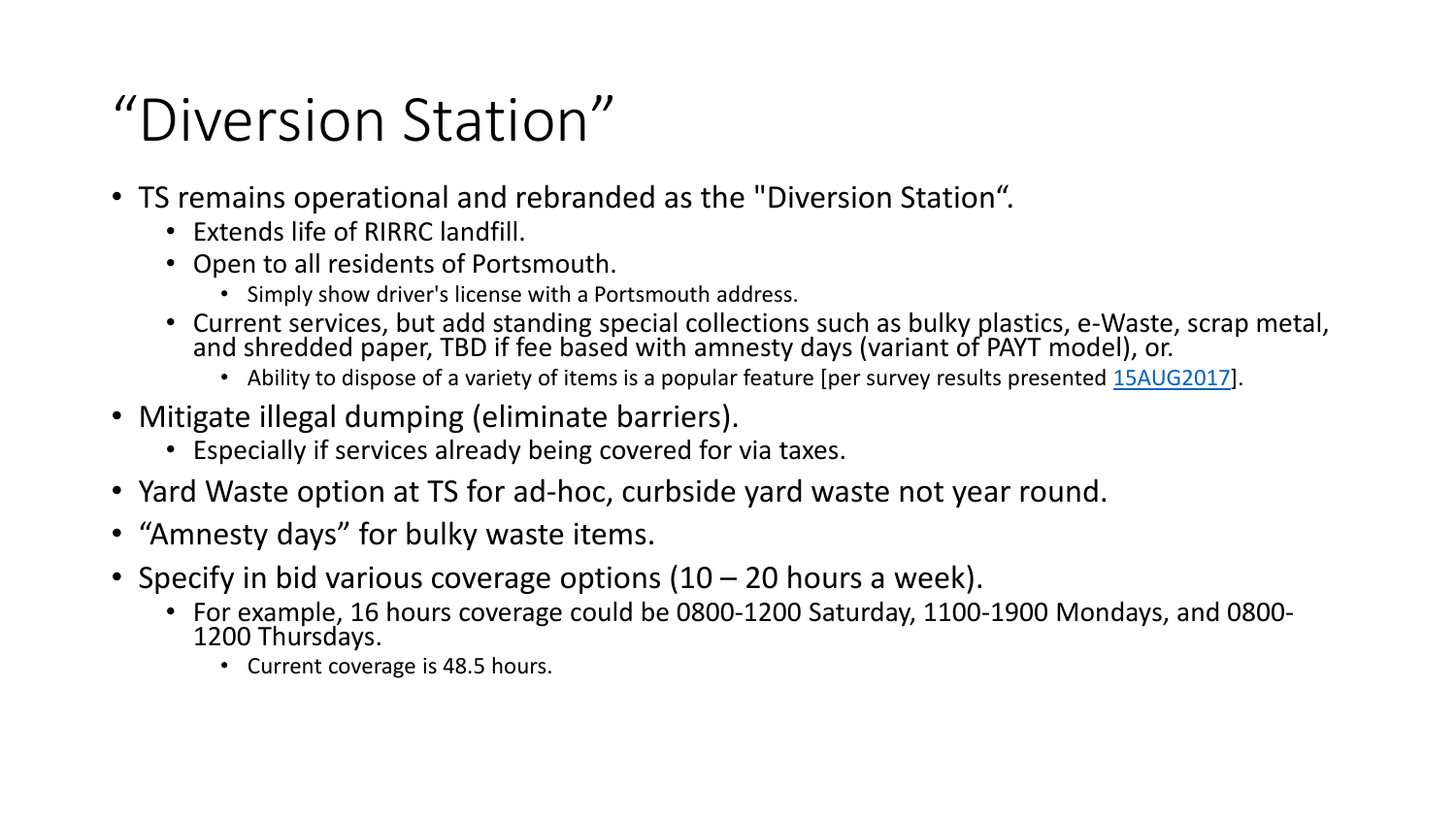## Other Outstanding Recommendations

- Update SWRC bylaws to specify a Town Staff to liaison.
	- Requires action by the TC to amend.
- Require a diversion plan for all applications to utilize Town facilities.
	- Require recycling bins (slotted) and composting bins (if food scraps) to be staged at such events.
		- Formally recommended [11SEP2019.](https://opengov.sos.ri.gov/Common/DownloadMeetingFiles?FilePath=%5CMinutes%5C5491%5C2019%5C348696.pdf)
	- Coordinate with various event sustainability firms such as 11th Hour Racing.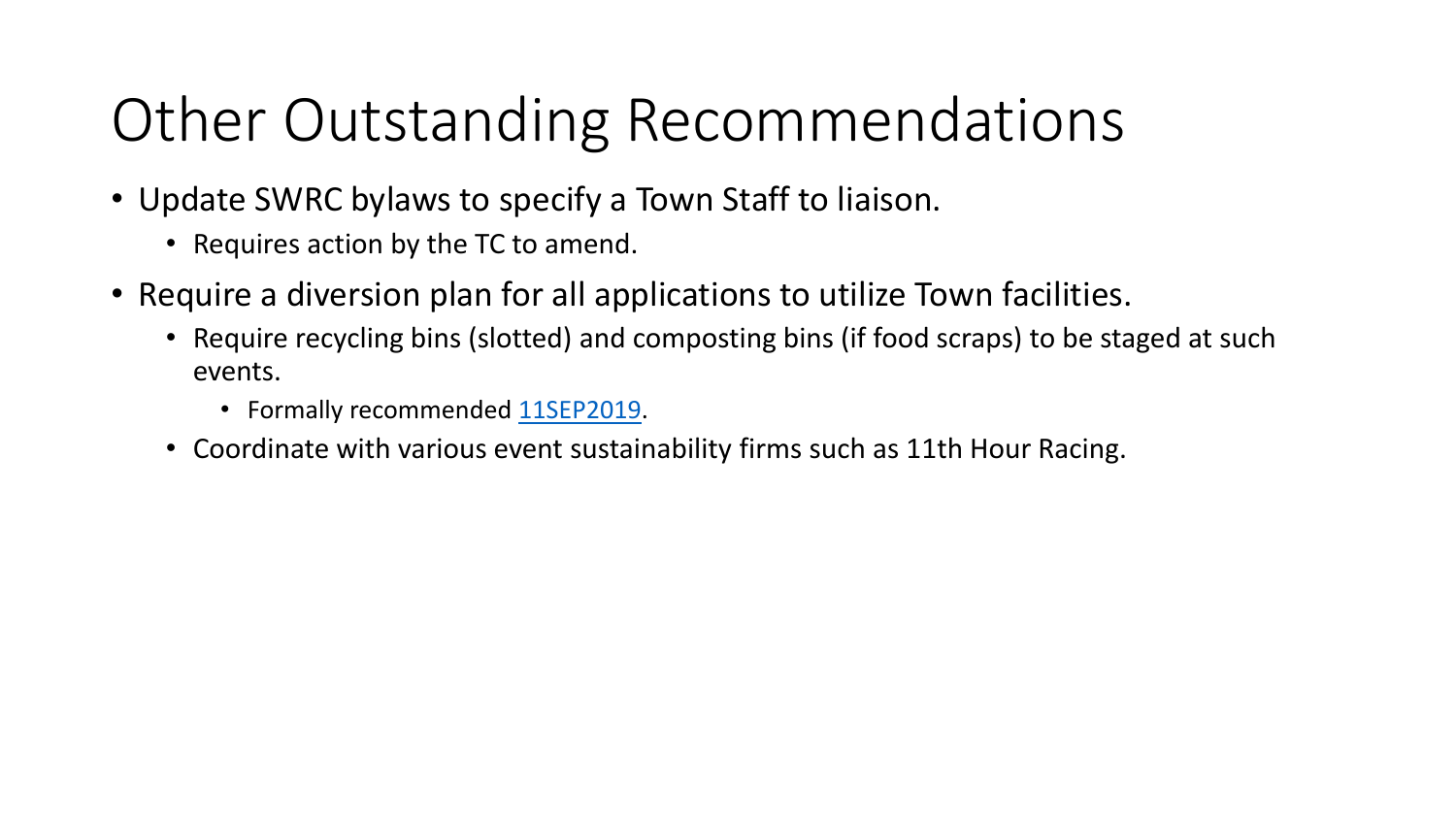#### Proposed Way Ahead

- NOV 2021 Set TS sticker pricing.
	- Consider a mechanism to transition to for first 6 months of CY22 only or to a curbside solution (redeem for a bin sticker).
- DEC 2021 Review and update prior RFPs (from 2017).
- JAN 2022 Advertise RFPs for Townwide services.
	- Recommend separate composting RFP as the large haulers are not likely to be responsive to a composting option.
- FEB-MAR 2022 Negotiation and Vender Selection.
- APR-MAY 2022 Public education, refresh pertinent Town website sections (including FAQs).
	- Utilize public resources posted by other municipalities.
- JUN 2022 Delivery of bins (if curbside option selected).
- 01JUL2022 Current Transfer Station option expires/new contract in place.

2017 Timeline:

- [29AUG2017](https://www.portsmouthri.com/AgendaCenter/ViewFile/Agenda/_08292017-826?html=true) Special Workshop.
	- Discussion of SWRC Survey and Presentation of SWRC's recommendations.
- 100CT2017 TC Selects Waste Services Contractor From Bid Results.
	- P18-002 (Solid Waste And Recyclables Operations)
	- P18-003 (Residential And Municipal Refuse And Recyclables Collection Services)
- 230CT2017 TC Awards TS Contract to J.R. Vinagro.